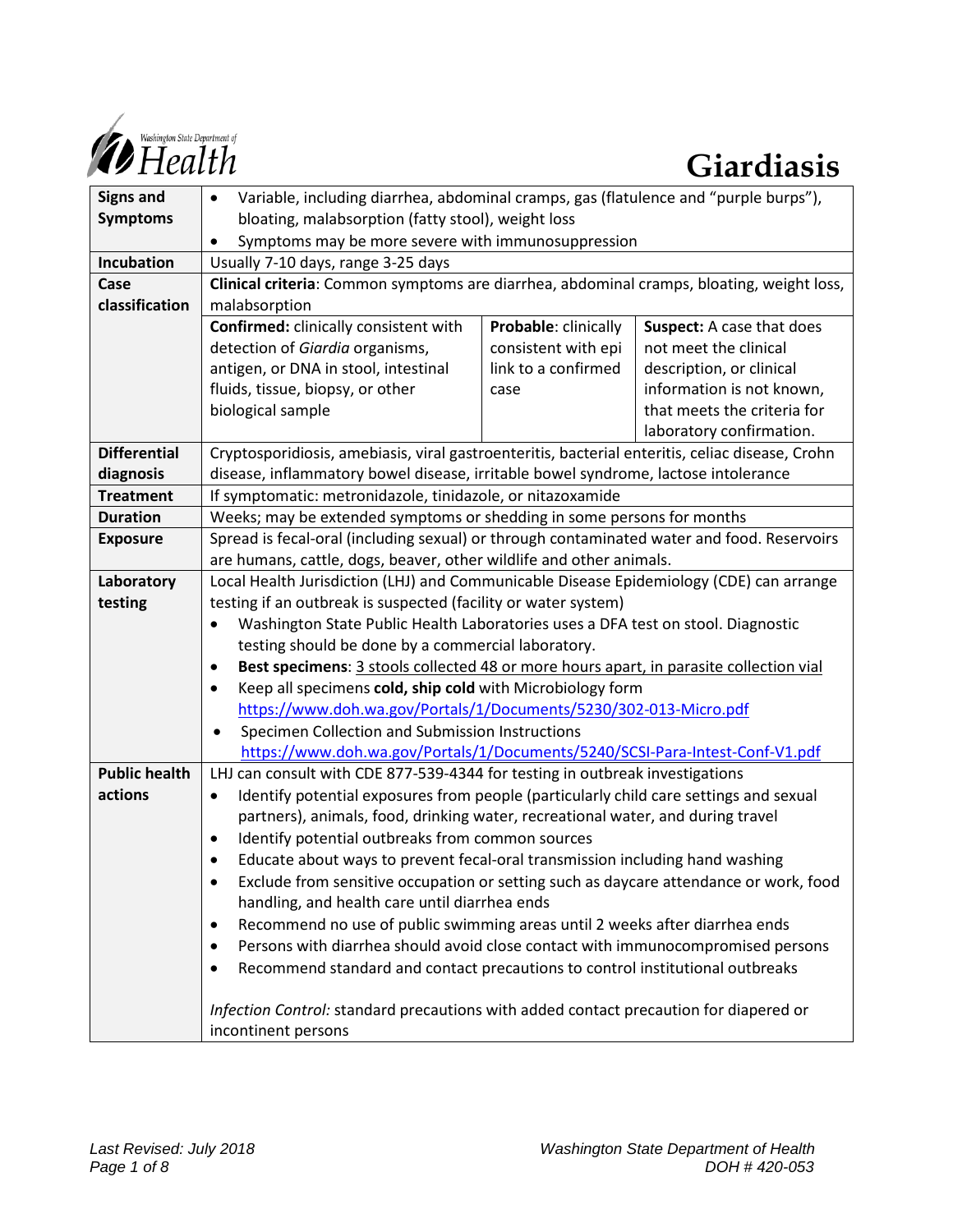# **Giardiasis**

# **1. DISEASE REPORTING**

#### **A. Purpose of Reporting and Surveillance**

- 1. To identify outbreaks and potential sources of ongoing transmission.
- 2. To prevent further transmission from such sources.

# **B. Legal Reporting Requirements**

- 1. Health care providers: notifiable to local health jurisdiction within 3 business days.
- 2. Health care facilities: notifiable to local health jurisdiction within 3 business days.
- 3. Laboratories: *Giardia intestinalis* (*G. lamblia*) notifiable to local health jurisdiction within 2 business days. Specimen submission is on request only.
- 4. Local health jurisdictions: notifiable to Washington State Department of Health (DOH) Office of Communicable Disease Epidemiology (CDE) within 7 days of case investigation completion or summary information required within 21 days.

# **C. Local Health Jurisdiction Investigative Responsibilities**

- 1. Collect basic information about all cases, including demographic data and hospitalization/death status.
- 2. Monitor cases reports for outbreaks and investigate outbreaks.
- 3. Report all *confirmed*, *probable,* and *suspect* cases through the Washington Disease Reporting System (WDRS) using the DOH giardiasis investigation form [\(https://www.doh.wa.gov/Portals/1/Documents/5100/210-026-ReportForm-Giardia.pdf\)](https://www.doh.wa.gov/Portals/1/Documents/5100/210-026-ReportForm-Giardia.pdf).

*Note: Due to limited public health resources, investigating and educating individual cases are considered optional activities.*

# **2. THE DISEASE AND ITS EPIDEMIOLOGY**

#### **A. Etiologic Agent**

*Giardia intestinalis* (*G. lamblia, G. duodenalis*), a protozoan parasite with two life cycle stages. The relatively hardy cyst is the infectious stage. It can remain viable in the environment for up to months but can be killed by boiling, disinfection, or adequate filtration. After ingestion, cysts develop in the upper small intestine into trophozoites, the motile, feeding, reproducing, and symptom-causing stage. Infected persons shed trophozoites and cysts in stool, but trophozoites do not survive in the environment.

#### **B. Description of Illness**

Symptoms vary, but typically include diarrhea, abdominal cramps, bloating, and flatulence, and weight loss. They may persist for weeks and can be intermittent or chronic. As the illness progresses, fat absorption is impaired and stools can develop a higher fat content (steatorrhea). Illness may be more severe in immunocompromised patients (e.g., untreated AIDS, chemotherapy). Asymptomatic infections are common.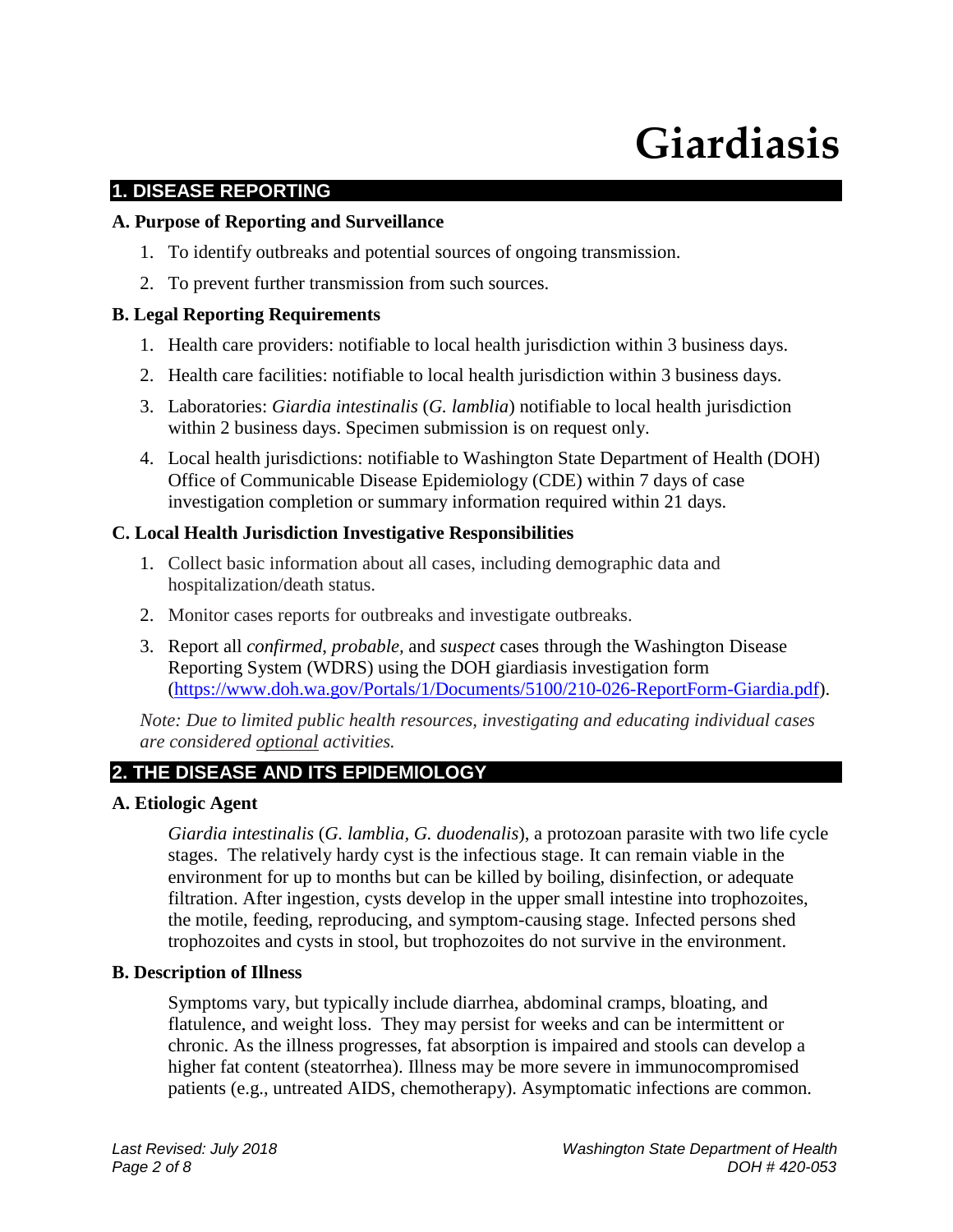#### **C. Giardiasis in Washington**

Recently around 400 to 600 cases of giardiasis have been reported annually in the state. Commonly reported exposures include international travel and recreational water.

#### **D. Reservoirs**

Humans and some animals are hosts for this parasite. Overall, humans are the most important source of other human infections. The importance of most non-human reservoirs is unclear. Cattle, beaver, and other wildlife may contaminate surface water supplies; domestic animals (e.g., dogs) may be a source for some human exposures.

#### **E. Modes of Transmission**

Transmission is fecal-oral. Examples include:

- 1. Contact with infected persons (i.e., those in the same household or child care);
- 2. Drinking fecally contaminated and inadequately treated water;
- 3. Ingesting fecally contaminated recreational water (rivers, lakes, etc.);
- 4. Eating food contaminated by animals or food handlers (rare but documented); and
- 5. Certain types of sexual contact (e.g., oral-anal contact).

#### **F. Incubation Period**

Variable, 3–25 days (or longer); median 7–10 days.

#### **G. Period of Communicability**

The typical shedding period is poorly defined and may be intermittent. Persons are likely communicable as long as cysts are being shed, which may be many months.

#### **H. Treatment**

Medications for treating giardiasis include: metronidazole, tinidazole, and nitazoxanide with alternatives including paromycin, quinacrine, and furazolidone; not all are available in this country. In general, treating asymptomatic carriers is not recommended.

# **3. CASE DEFINITIONS**

#### **A. Clinical Criteria for Diagnosis**

An illness caused by the protozoan *Giardia lamblia* (aka *G. intestinalis* or *G. duodenalis*) and characterized by gastrointestinal symptoms such as diarrhea, abdominal cramps, bloating, weight loss, or malabsorption.

#### **B. Laboratory Criteria for Diagnosis**

Detection of *Giardia* organisms, antigen or DNA in stool, intestinal fluid, tissue samples or biopsy specimens, or other biological sample.

#### **C. Case Definition (2011)**

*Probable*: a case that meets the clinical description and that is epidemiologically linked to a confirmed case.

*Confirmed*: a case that meets the clinical description and the criteria for laboratory confirmation as described above.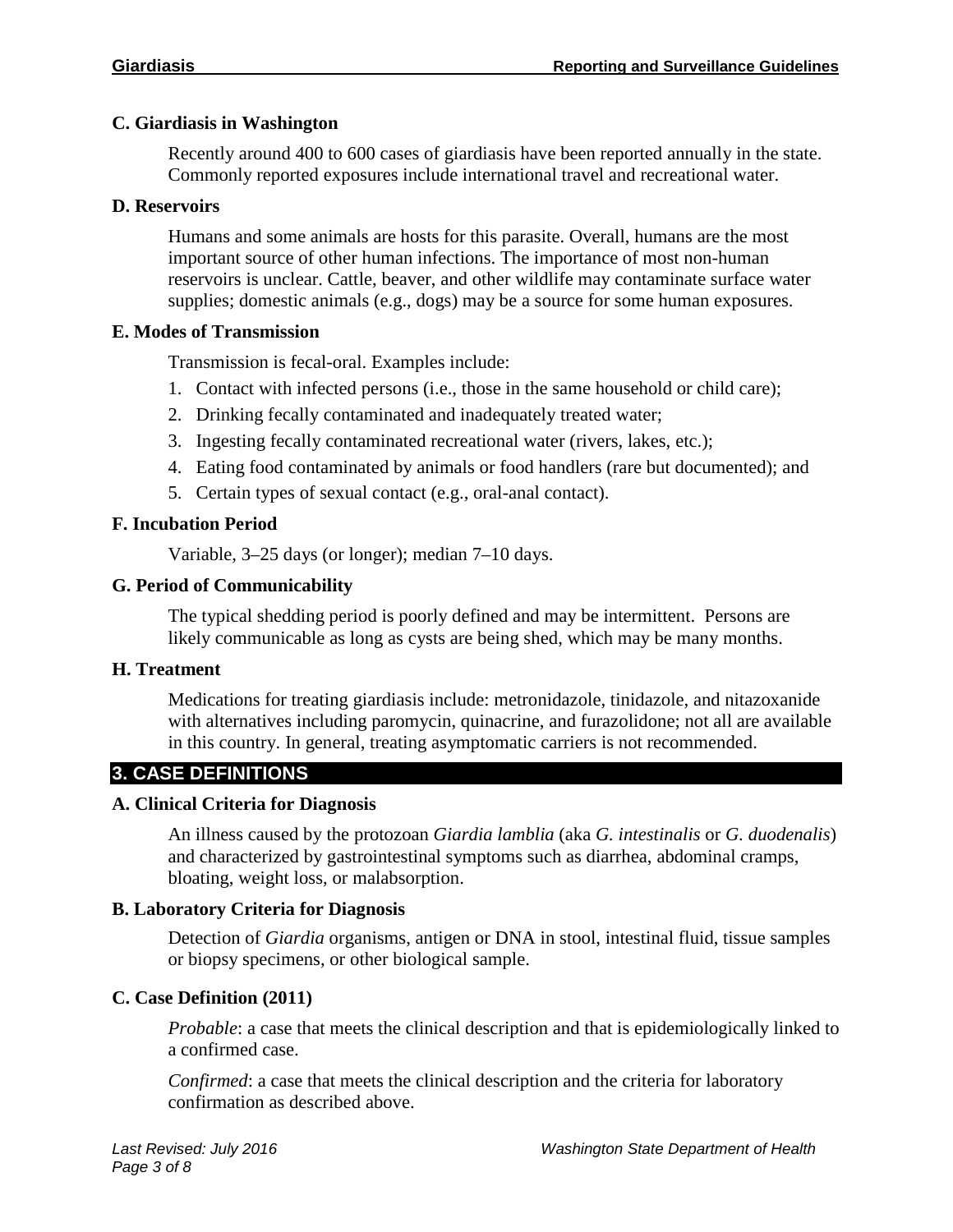*\*\*Suspect:* a case that does not meet the clinical description, or clinical information is not known, that meets the criteria for laboratory confirmation as described above.

*\*\**The CSTE/CDC case definition does not include a 'suspect' classification. In order to better track the burden of giardiasis in Washington, a suspect classification has been added to address cases which are laboratory confirmed but the clinical symptoms are either absent or unknown.

# **4. DIAGNOSIS AND LABORATORY SERVICES**

#### **A. Laboratory Diagnosis**

The diagnosis of giardiasis is commonly made by the identification of trophozoites or cysts in stool specimens. The organism can either be directly visualized on routine ova and parasite (O&P) testing or visualized using a direct fluorescent antibody test. Enzyme immunoassays (EIA) are also commonly used to diagnose giardiasis. Many gastrointestinal syndrome PCR panels include Giardia; these tests detected the DNA of the parasite.

# **B. Services Available at the Washington State Public Health Laboratories (PHL)**

In outbreak situations, PHL provide direct fluorescent antibody (DFA) testing on stool. Consult Office of Communicable Disease Epidemiology before submitting specimens.

Note that PHL require all clinical specimens have two patient identifiers, a name **and** a second identifier (e.g., date of birth) both on the specimen label and on the submission form. Due to laboratory accreditation standards, specimens will be rejected for testing if not properly identified. Also include specimen source and collection date.

#### **C. Specimen Collection**

To maximize the likelihood of detecting *Giardia*, three stool specimens should be collected 48 hours apart or over a 10-day period. Stool should be stored and transported either in Para Pac ULTRA ECOFIX™ or in one tube with 10% formalin and one tube with PVA. If the ECOFIX™ kit is being used, stool should be added to the collection kit until the fluid level reaches the red line marked on the outside of the tube. The kit should then be mixed and shipped at room temperature. For details of specimen requirements see:<https://www.doh.wa.gov/Portals/1/Documents/5240/SCSI-Para-Intest-Conf-V1.pdf>

Specimens need to be shipped with a completed Microbiology form [\(https://www.doh.wa.gov/Portals/1/Documents/5230/302-013-Micro.pdf\)](https://www.doh.wa.gov/Portals/1/Documents/5230/302-013-Micro.pdf).

# **5. ROUTINE CASE INVESTIGATION**

*The following section describes a routine case investigation for giardiasis. Due to limited public health resources, investigating and educating individual cases are considered optional activities. Suspected or confirmed outbreaks should be investigated.*

#### **A. Manage the Case**

- 1. Hospitalized patients should be cared for using standard precautions. In addition, contact precautions should be used for diapered or incontinent persons for the duration of illness or to control institutional outbreaks.
- 2. Educate regarding modes of transmission and ways to prevent transmission to others.
	- a. Practice good personal hygiene, including effective hand washing, particularly after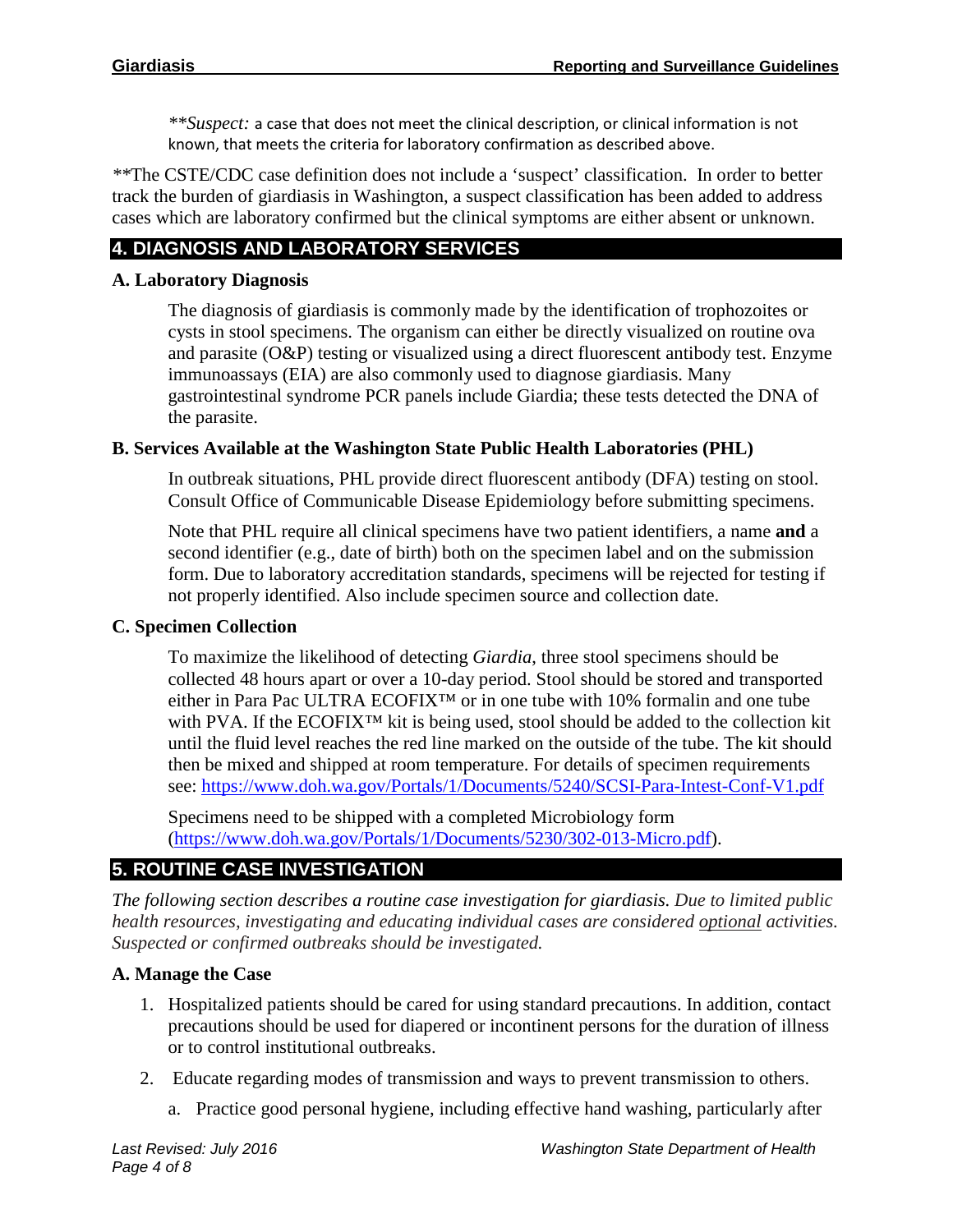using the toilet, changing diapers, and before preparing or eating food. Stress the importance of proper hygiene, as excretion of the organism may persist for several weeks.

- b. Do not enter public recreational water venues (e.g., pools, fountains, lakes) until 2 weeks after resolution of diarrhea.
- c. Avoid sexual practices that may result in oral exposure to stool (e.g., oral-anal contact).
- d. While symptomatic with diarrhea, avoid close contact with anyone who has a weakened immune system.
- 3. School Restrictions: Children should not attend school as long as they have diarrhea.
- 4. Work or Child Care Restrictions: Persons should not work as food handlers, child care attendants or health care workers, or attend child care as long as they have diarrhea.

# **B. Identify Potential Sources of Infection**

Ask about possible exposures in the 3 to 25 days before onset, including:

- 1. Contact with any sexual contact, household member or acquaintance with a similar illness (anyone meeting the probable case definition should be reported and investigated in the same manner as a confirmed case);
- 2. Attendance or work at a child care facility by the case or a household member;
- 3. Source(s) of drinking water, including water at home and work, as well as streams, lakes or other untreated sources;
- 4. Recreational water exposures: lakes, rivers, swimming pools, water slides, etc.;
- 5. Travel outside the area;
- 6. Contact with livestock and other animals.

# **C. Identify and Manage Contacts and Other Potentially Exposed Persons**

- 1. Contacts: Collect the name, age, and phone number of contacts with a similar illness. Symptomatic contacts who meet the probable case definition should be investigated as a case.
- 2. Others at risk for exposure: If a suspected source of infection is identified and has the potential for transmitting infection to a defined population (e.g., contaminated well, infected animal), advise those individuals on measures to avoid exposure.

# **D. Environmental Evaluation and Measures**

Conduct an environmental evaluation if an ongoing source of exposure to Giardia is suspected, such as a recreational water venue, drinking water system or child care facility.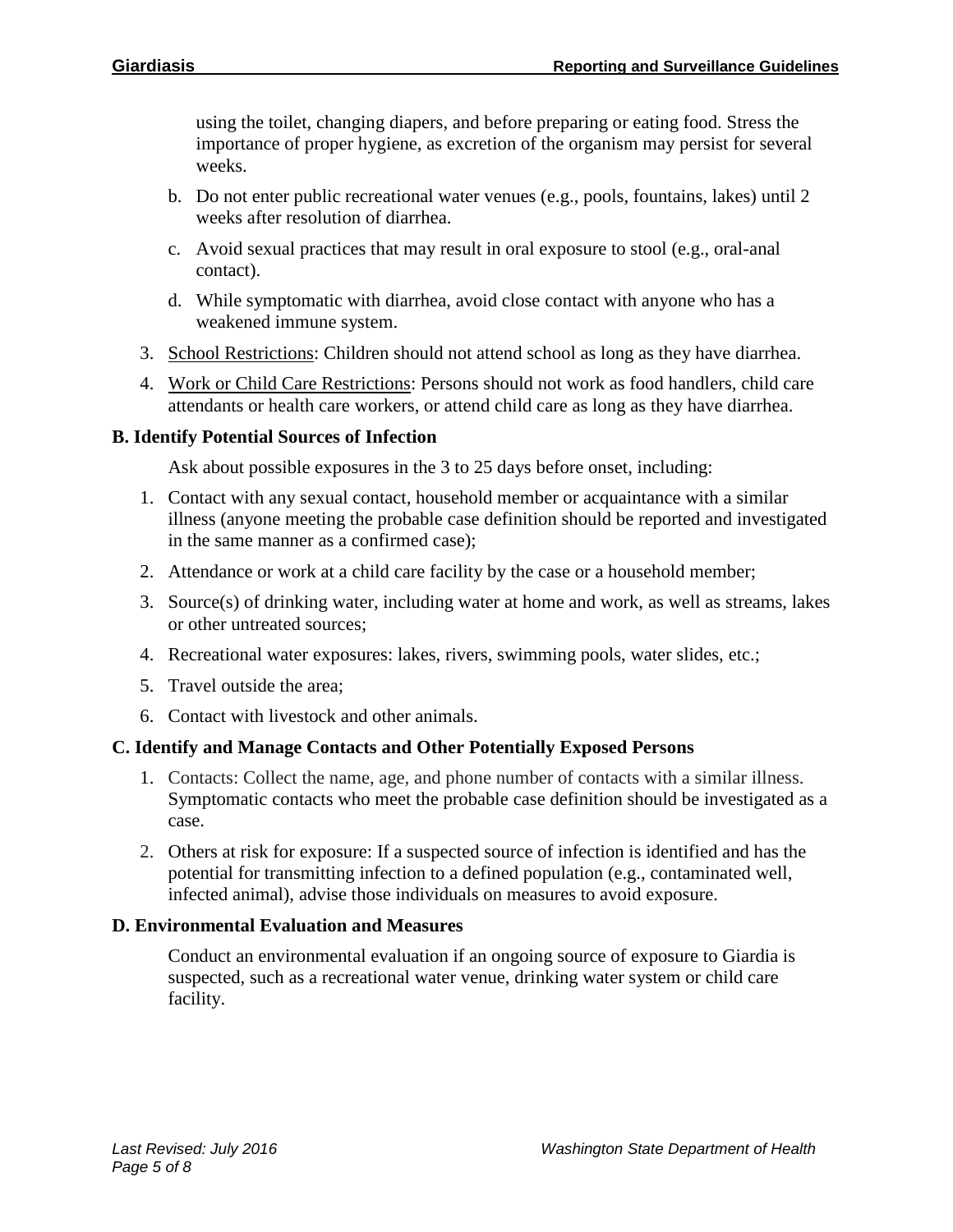# **6. MANAGING SPECIAL SITUATIONS**

#### **A. Case Attends or Works at a Child Care Facility**

- 1. Exclude persons with giardiasis from work or attendance at a child care facility until the diarrhea has resolved.
- 2. If the facility cares for diapered children, interview the operator and inspect the written attendance records to identify other possible cases among staff or attendees during the past two months. Note: [WAC 170-295-3030](https://app.leg.wa.gov/wac/default.aspx?cite=170-295-3030) specifies that the facility operator keep a log of illnesses and that parents be notified if their children have been exposed to infectious diseases or parasites.
- 3. If an outbreak is suspected:
	- Facilitate testing of stool specimens from symptomatic staff members, attendees, and family members who have a diarrheal illness consistent with giardiasis.
	- Exclude all symptomatic persons from the child care facility until diarrhea resolves. Testing and exclusion of asymptomatic carriers, even in the setting of a child care outbreak, is generally not recommended.
	- Instruct the operator and staff about proper food handling, hand washing after diaper handling or bathroom use, and the importance of separating diaper changing areas and food preparation areas.
	- Instruct the operator regarding environmental sanitation, particularly in diaper changing areas.
	- Instruct the child care operator to call the local health jurisdiction immediately if new cases of diarrhea occur.
	- Follow up with the child care center to ensure that surveillance and appropriate prevention measures are being carried out. Manage newly symptomatic children as outlined above.

#### **B. Contaminated Swimming Pools**

Fecal accidents in pools pose a risk to other swimmers. For additional information, see: <https://www.cdc.gov/healthywater/swimming/pdf/fecal-incident-response-guidelines.pdf>

# **7. ROUTINE PREVENTION**

#### **A. Immunization Recommendations:** None

- **B. Prevention Recommendations (see:** [https://www.cdc.gov/parasites/giardia/prevention](https://www.cdc.gov/parasites/giardia/prevention-control.html)[control.html](https://www.cdc.gov/parasites/giardia/prevention-control.html)**)**
	- **1. Practice good hygiene.**
		- a. Wash hands thoroughly with soap and water after using the toilet; before handling or eating food; after changing a diaper or assisting with toileting; after caring for somebody who is sick; after touching something that could be contaminated (such as a trash can, cleaning cloth, drain, or soil); and after handling animals or their toys, leashes, or feces.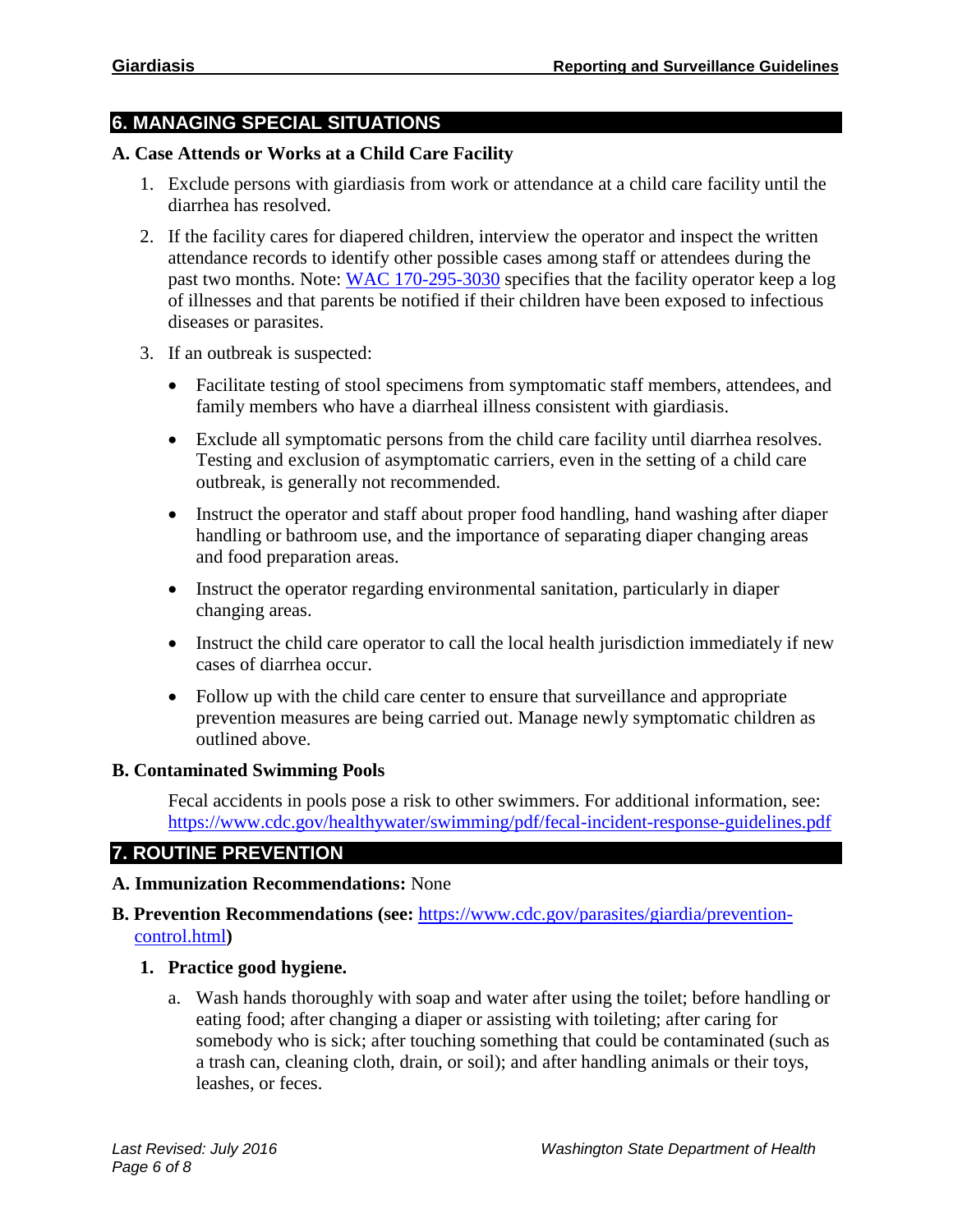- b. Assist or visually supervise young children and other people you are caring for with hand washing as needed.
- c. Wash hands thoroughly after contact with animals, particularly young livestock or animals with diarrhea. Minimize contact with animal feces
- d. Keep *Giardia organisms* and other germs out of pools, lakes, hot tubs, fountains, water parks, splash parks, lakes, etc., by taking the following steps:
	- o Protect others by not swimming if you are experiencing diarrhea and for 2 weeks after your diarrhea stops. This is essential for children in diapers.
	- o Shower with soap and water before entering the water, especially the genital and rectal areas.
	- o Take children on frequent bathroom breaks or check their diapers often.
	- o Wash children thoroughly (especially the rectal area) with soap and water after they use the bathroom or after their diapers are changed.
	- o Change diapers in the bathroom or a designated diaper-changing area.

#### **2. Avoid drinking water that might be contaminated.**

- a. Do not drink untreated water from shallow wells, lakes, rivers, springs, ponds, streams, or the ocean.
- b. Do not drink untreated water or use ice made from untreated water during community-wide outbreaks of disease caused by contaminated drinking water.
- c. Do not swallow recreational water (pools, hot tubs, fountains, lakes, rivers). For more information on recreational water-related illness, visit CDC's Health Swimming website: [https://www.cdc.gov/healthywater/swimming/pdf/fecal-incident-response](https://www.cdc.gov/healthywater/swimming/pdf/fecal-incident-response-guidelines.pdf)[guidelines.pdf.](https://www.cdc.gov/healthywater/swimming/pdf/fecal-incident-response-guidelines.pdf)
- d. Do not drink untreated water or use ice made from untreated drinking water in countries where the water supply might be unsafe. For information on traveler's health and giardiasis, visit CDC's Yellow Book: [https://wwwnc.cdc.gov/travel/yellowbook/2018/infectious-diseases-related-to](https://wwwnc.cdc.gov/travel/yellowbook/2018/infectious-diseases-related-to-travel/giardiasis)[travel/giardiasis.](https://wwwnc.cdc.gov/travel/yellowbook/2018/infectious-diseases-related-to-travel/giardiasis)
- e. Obtain recommendations on safe drinking water sources if severe flooding occurs. Shallow private well in flooded areas may need to be checked before use.

#### **3. If you are unable to avoid using or drinking water that might be contaminated, then you can make the water safer to drink by doing one of the following:**

- a. Heat the water to a rolling boil for at least 1 minute (at altitudes greater than 6,562 feet [>2,000 meters], boil water for 3 minutes).
- b. Use a filter that has an absolute pore size of 1 micron or smaller, or one that has been NSF rated for "cyst removal". For information on choosing a water filter, see CDC's A Guide to Water Filters fact sheet, available at: [https://www.cdc.gov/parasites/crypto/gen\\_info/filters.html](https://www.cdc.gov/parasites/crypto/gen_info/filters.html)